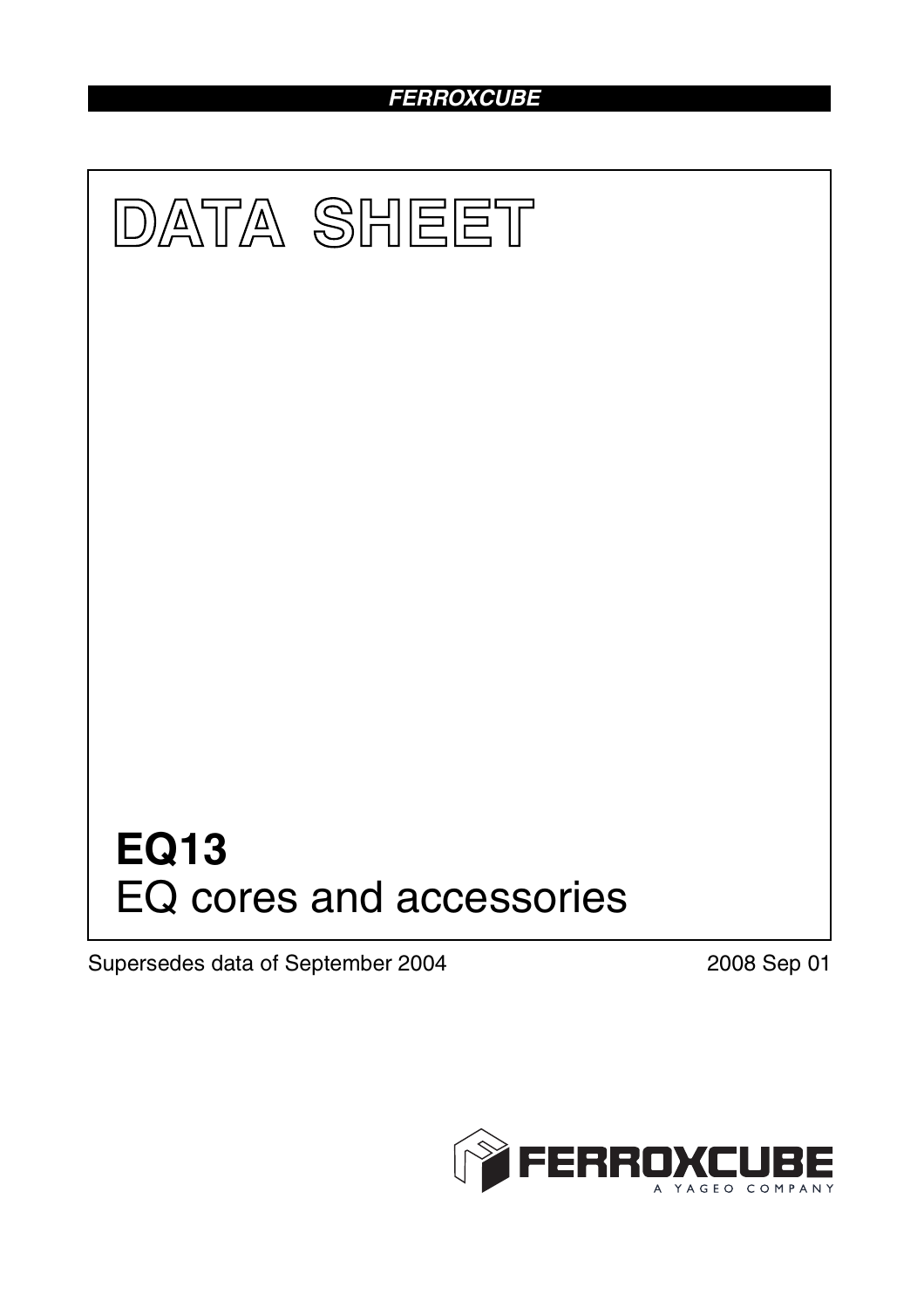## **CORES**

| <b>SYMBOL</b>             | <b>VALUE</b><br><b>UNIT</b><br><b>PARAMETER</b> |               |                 |  |
|---------------------------|-------------------------------------------------|---------------|-----------------|--|
| $\Sigma(I/A)$             | core factor (C1)                                | 0.911         | $mm-1$          |  |
| $\mathsf{V}_{\mathsf{e}}$ | effective volume                                | 348           | mm <sup>3</sup> |  |
| $\mathsf{I}_\mathsf{e}$   | 17.5<br>effective length                        |               | mm              |  |
| $\mathsf{A}_{\mathsf{e}}$ | effective area                                  | 19.9          | mm <sup>2</sup> |  |
| $A_{min}$                 | minimum area                                    | 19.2          | mm <sup>2</sup> |  |
| m                         | mass of core half                               | $\approx 0.8$ | g               |  |



## **Effective core parameters of an EQ/PLT combination**

| <b>SYMBOL</b>               | <b>PARAMETER</b> | <b>VALUE</b>  | <b>UNIT</b>     |
|-----------------------------|------------------|---------------|-----------------|
| $\Sigma(I/A)$               | core factor (C1) | 0.803         | $mm-1$          |
| $V_{e}$                     | effective volume | 315           | mm <sup>3</sup> |
| $I_e$                       | effective length | 15.9          | mm              |
| A <sub>e</sub>              | effective area   | 19.8          | mm <sup>2</sup> |
| $\mathsf{A}_{\mathsf{min}}$ | minimum area     | 19.2          | mm <sup>2</sup> |
| m                           | mass of plate    | $\approx 0.6$ | g               |

## **Ordering information for plates**

| <b>GRADE</b>    |     | <b>TYPE NUMBER</b> |
|-----------------|-----|--------------------|
| 3C94            |     | PLT13/9/1-3C94     |
| 3C95            | des | PLT13/9/1-3C95     |
| 3C96            | des | PLT13/9/1-3C96     |
| 3F35            | des | PLT13/9/1-3F35     |
| 3F <sub>4</sub> | des | PLT13/9/1-3F4      |
| 3F45            | ெ   | PLT13/9/1-3F45     |

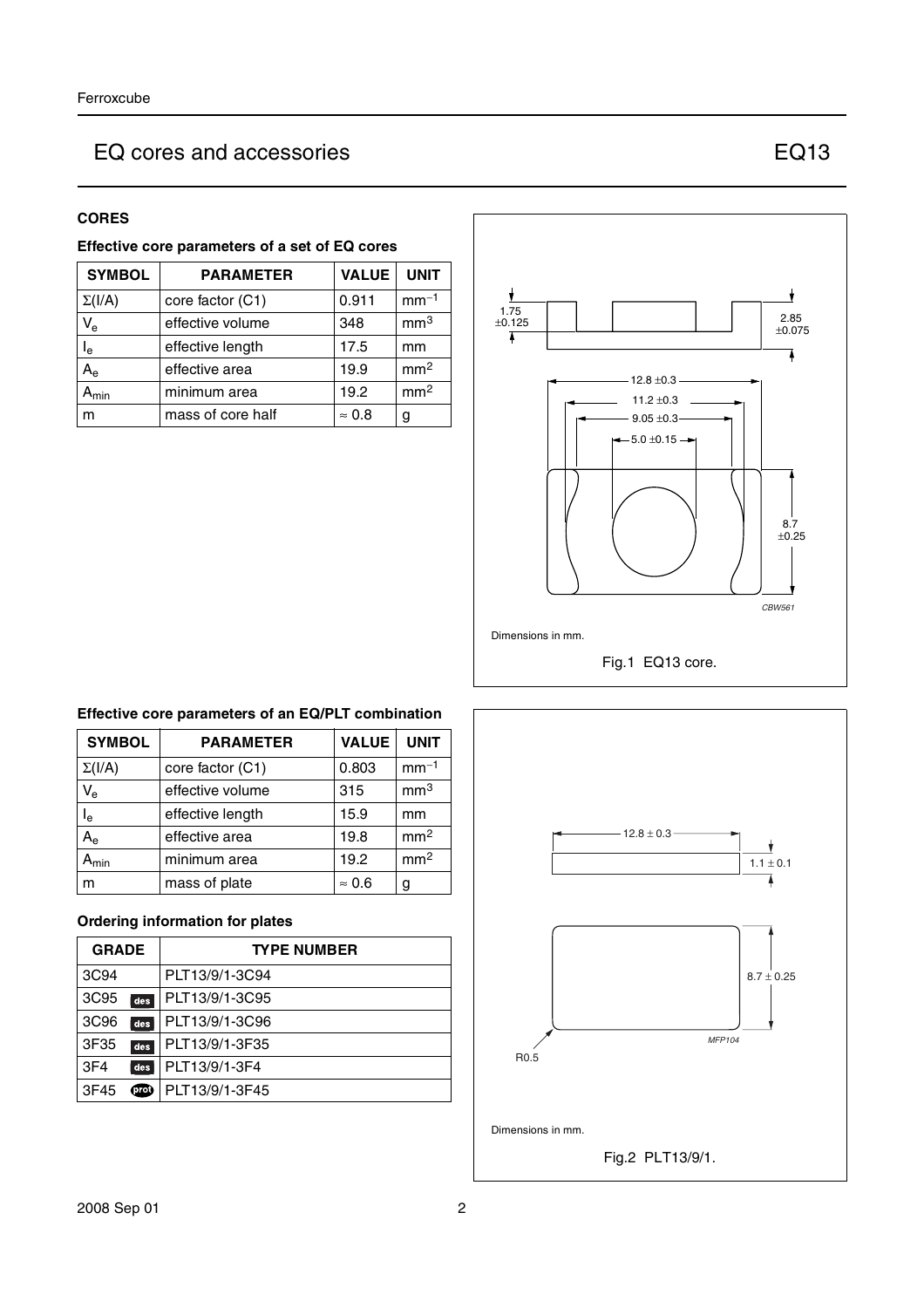### **Core halves for use in combination with an EQ core**

 $A_L$  measured in combination with a non-gapped core half, clamping force for  $A_L$  measurements, 10  $\pm$  5 N.

| <b>GRADE</b>            | $A_{L}$<br>(nH)  | μe             | <b>AIR GAP</b><br>$(\mu m)$ | <b>TYPE NUMBER</b> |
|-------------------------|------------------|----------------|-----------------------------|--------------------|
| 3C94                    | 1700 $\pm$ 25 %  | $\approx$ 1230 | $\approx 0$                 | EQ13-3C94          |
| 3C95<br>des             | $1930 \pm 25$ %  | $\approx$ 1350 | $\approx 0$                 | EQ13-3C95          |
| 3C <sub>96</sub><br>des | $1600 \pm 25 \%$ | $\approx$ 1160 | $\approx 0$                 | EQ13-3C96          |
| 3F35<br>des             | $1300 \pm 25 \%$ | $\approx 942$  | $\approx 0$                 | EQ13-3F35          |
| 3F4<br>des              | $950 \pm 25 \%$  | $\approx 689$  | $\approx 0$                 | EQ13-3F4           |
| 3F45<br><b>TO</b>       | $950 \pm 25 \%$  | $\approx 689$  | $\approx 0$                 | EQ13-3F45          |

## **Core halves for use in combination with a plate (PLT)**

 $A_L$  measured in combination with a plate (PLT), clamping force for  $A_L$  measurements, 10 ± 5 N.

| <b>GRADE</b> | $A_{L}$<br>(nH)  | μe             | <b>AIR GAP</b><br>$(\mu m)$ | <b>TYPE NUMBER</b> |
|--------------|------------------|----------------|-----------------------------|--------------------|
| 3C94         | $1800 \pm 25 \%$ | $\approx$ 1150 | $\approx 0$                 | EQ13-3C94          |
| 3C95<br>des  | $2030 \pm 25 \%$ | $\approx$ 1300 | $\approx 0$                 | EQ13-3C95          |
| 3C96<br>des  | $1700 \pm 25 \%$ | $\approx$ 1085 | $\approx 0$                 | EQ13-3C96          |
| 3F35<br>des  | $1350 \pm 25 \%$ | $\approx 863$  | $\approx 0$                 | EQ13-3F35          |
| 3F4<br>des   | $1000 \pm 25 \%$ | $\approx 639$  | $\approx 0$                 | EQ13-3F4           |
| ெ<br>3F45    | $1000 \pm 25 \%$ | $\approx 639$  | $\approx 0$                 | EQ13-3F45          |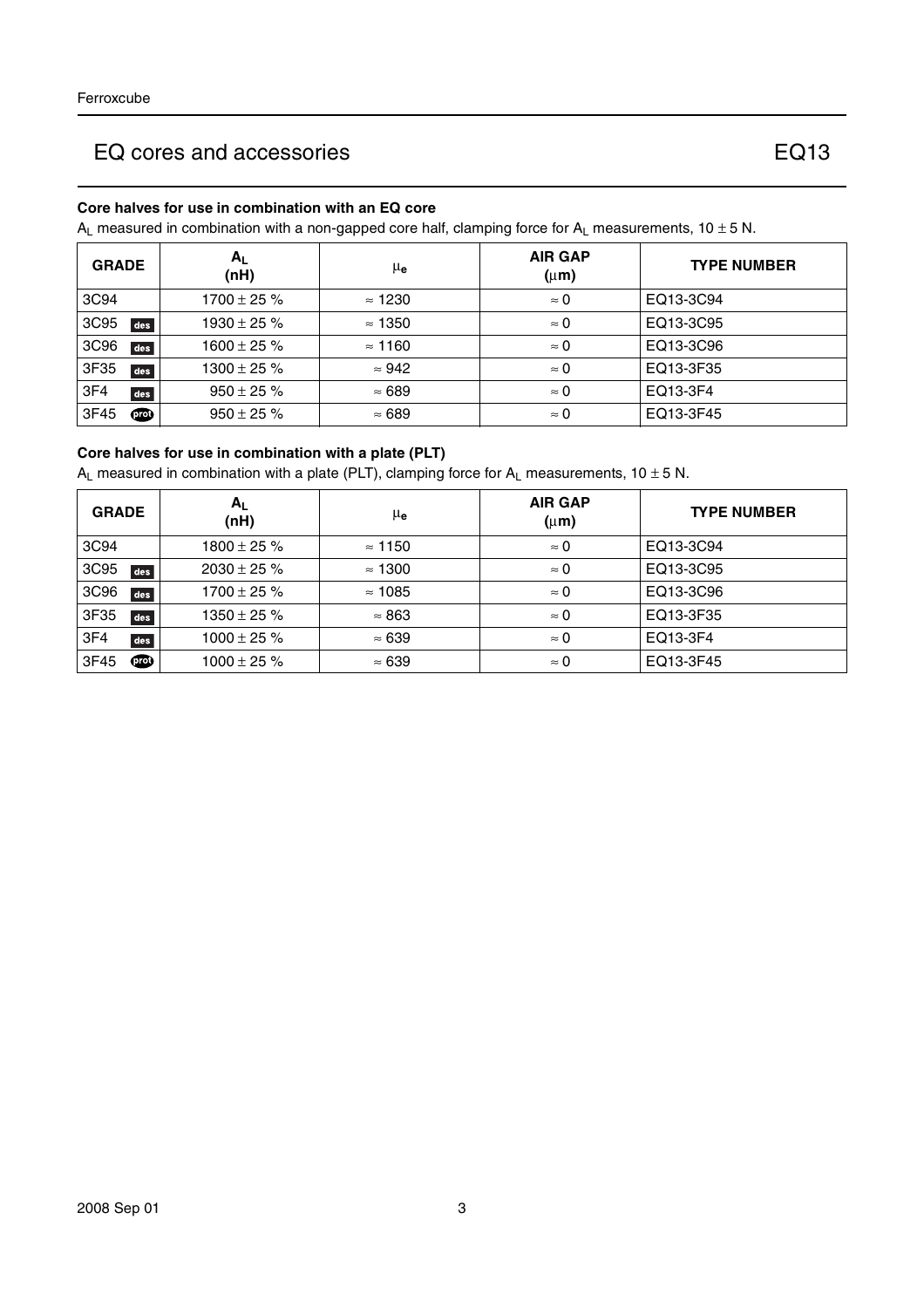## **Properties of core sets under power conditions**

|                                   | $B(mT)$ at                                      | CORE LOSS (W) at                                |                                                 |                                                 |                                                 |
|-----------------------------------|-------------------------------------------------|-------------------------------------------------|-------------------------------------------------|-------------------------------------------------|-------------------------------------------------|
| <b>CORE</b><br><b>COMBINATION</b> | $H = 250$ A/m;<br>$f = 10$ kHz;<br>$T = 100 °C$ | $f = 100$ kHz;<br>$B = 100$ mT;<br>$T = 100 °C$ | $f = 100$ kHz;<br>$B = 200 mT$ ;<br>$T = 25 °C$ | $f = 100$ kHz;<br>$B = 200$ mT;<br>$T = 100 °C$ | $f = 500$ kHz;<br>$B = 50 mT$ ;<br>$T = 100 °C$ |
| EQ+EQ13-3C94                      | $\geq$ 320                                      | $\leq 0.031$                                    |                                                 | $≤ 0.21$                                        |                                                 |
| EQ+PLT13-3C94                     | $\geq$ 320                                      | $\leq 0.028$                                    |                                                 | $\leq 0.19$                                     |                                                 |
| EQ+EQ13-3C95                      | $\geq$ 320                                      |                                                 | $\leq 0.19$                                     | $\leq$ 0.18                                     |                                                 |
| EQ+PLT13-3C95                     | $\geq$ 320                                      |                                                 | $\leq 0.17$                                     | $≤ 0.16$                                        |                                                 |
| EQ+EQ13-3C96                      | $\geq$ 340                                      | $\leq 0.023$                                    |                                                 | $\leq 0.16$                                     | $\leq 0.13$                                     |
| EQ+PLT13-3C96                     | $\geq$ 340                                      | $\leq 0.021$                                    |                                                 | $\leq$ 0.14                                     | $\leq 0.12$                                     |
| EQ+EQ13-3F35                      | $\geq$ 300                                      |                                                 |                                                 |                                                 | $\leq 0.047$                                    |
| EQ+PLT13-3F35                     | $\geq$ 300                                      |                                                 |                                                 |                                                 | $\leq 0.043$                                    |

## **Properties of core sets under power conditions (continued)**

|                                   | $B(mT)$ at                                      | CORE LOSS (W) at                              |                                              |                                              |                                                     |  |
|-----------------------------------|-------------------------------------------------|-----------------------------------------------|----------------------------------------------|----------------------------------------------|-----------------------------------------------------|--|
| <b>CORE</b><br><b>COMBINATION</b> | $H = 250$ A/m;<br>$f = 10$ kHz;<br>$T = 100 °C$ | f = 500 kHz:<br>$B = 100$ mT;<br>$T = 100 °C$ | $f = 1$ MHz;<br>$B = 30$ mT;<br>$T = 100 °C$ | $f = 1$ MHz;<br>$B = 50$ mT;<br>$T = 100 °C$ | $f = 3 MHz$ ;<br>$\hat{B} = 10$ mT;<br>$T = 100 °C$ |  |
| EQ+EQ13-3F35                      | $\geq$ 300                                      | $\leq 0.36$                                   |                                              |                                              |                                                     |  |
| EQ+PLT13-3F35                     | $\geq$ 300                                      | $\leq 0.33$                                   |                                              |                                              |                                                     |  |
| EQ+EQ13-3F4                       | $\geq$ 300                                      |                                               | $\leq$ 0.1                                   |                                              | $\leq 0.17$                                         |  |
| $EQ + PLT13-3F4$                  | $\geq$ 300                                      |                                               | $\leq 0.095$                                 |                                              | $\leq 0.15$                                         |  |
| EQ+EQ13-3F45                      | $\geq$ 300                                      | $\qquad \qquad$                               | $\leq 0.08$                                  | $\leq 0.3$                                   | $\leq 0.14$                                         |  |
| EQ+PLT13-3F45                     | $\geq 300$                                      |                                               | ≤ 0.07                                       | $\leq 0.26$                                  | $\leq 0.12$                                         |  |